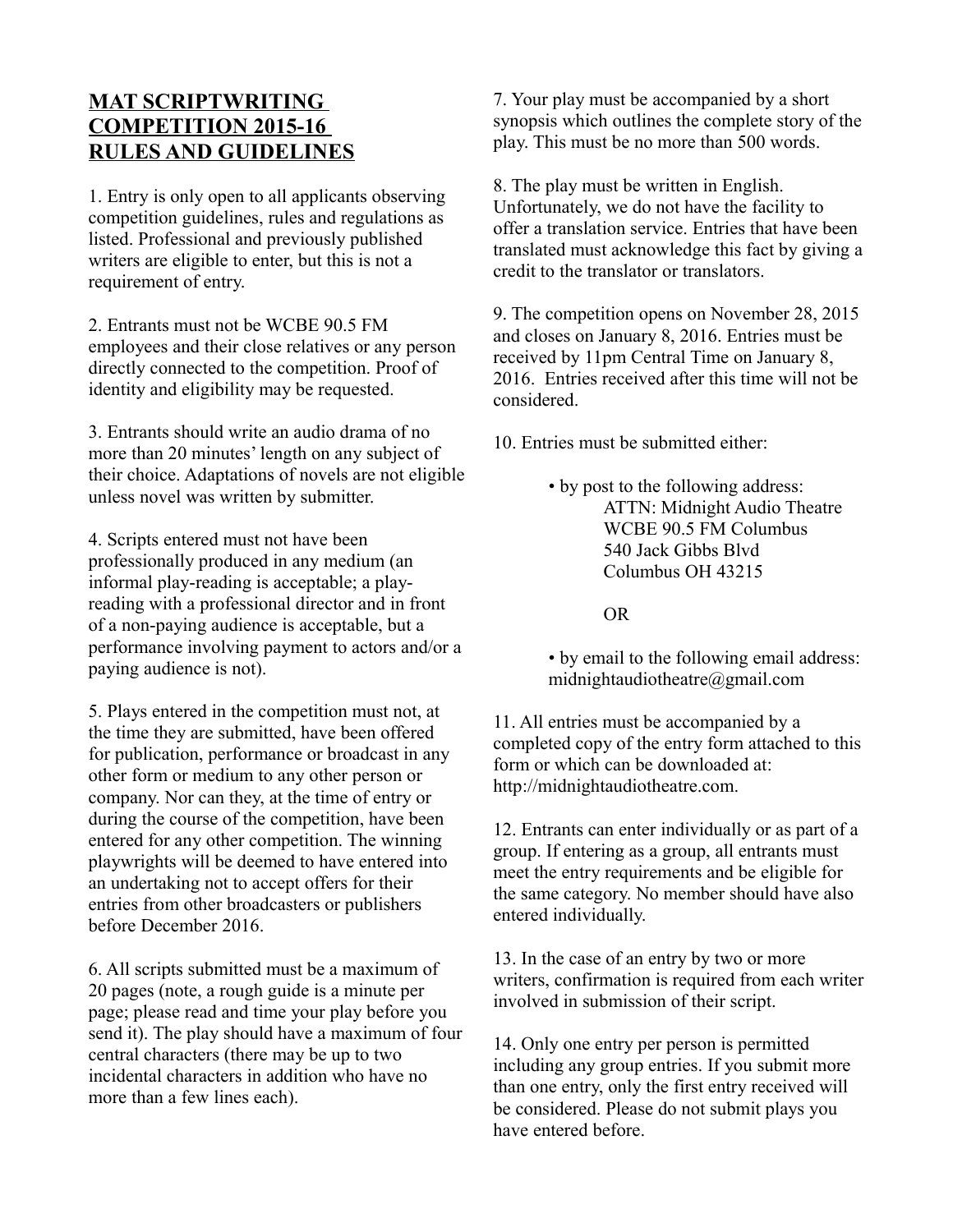15. All entries must be the original work of the entrant and must not infringe the rights of any other party. Merodi Media, Midnight Audio Theatre and WCBE 90.5 FM accept no liability if entrants ignore these rules; entrants agree to fully indemnify the aforementioned parties against any claims by any third party arising from any breach of these rules.

16. Entries must not contain defamatory, obscene, offensive or any other unsuitable material. Entries must be suitable to be broadcast by WCBE 90.5 FM following FCC rules and guidelines. Any entry that does not do so must be willing to allow censorship of their work if produced for broadcast.

17. Entrants retain the copyright in the written work of their entries but grant Midnight Audio Theatre and WCBE 90.5 FM first broadcast and/or audio media rights to broadcast their entry across all media, as well as use it on any online platforms.

18. As with any new play, further drafts and revisions of the winning plays may be required. Winners must be willing and able to undertake redrafting and revision work in conjunction with Merodi Media. This work is likely to take place between February 2016 and December 2016 and the winning entrants will need to keep time free, and remain contactable, to achieve this. This work will be completed with the winning entrant using email or the most suitable method available. If the winner cannot be contacted and/or is unwilling to work with production staff, Merodi Media and WCBE 90.5 FM reserve the right to revoke a play's prize winning status.

19. Merodi Media and WCBE 90.5 FM will reserve the right to make minor cuts, changes and edits to the winners' final draft scripts.

20. Subject to a satisfactory production being made, the winning entry will be broadcast on Midnight Audio Theatre between Summer 2016 - Winter 2017. Winners will first be required to enter into a contract with Merodi Media on the standard

terms and conditions applicable for broadcast of Midnight Audio Theatre on WCBE 90.5 FM Columbus.

## **TERMS AND CONDITIONS**

These Terms and Conditions supplement the competition Rules above and are deemed to be integral to these.

1. Entries received before the opening date or after the closing date will not be considered.

2. Entries will not be returned so please remember to keep a copy. Unsuccessful entrants will not be contacted and no feedback on any entry will be provided.

3. Merodi Media and WCBE 90.5 FM will only ever use personal details for the purposes of administering this competition.

4. By entering the competition, entrants warrant that they have legal capacity to enter the competition and agree to be bound by the competition Rules and these Terms and Conditions.

5. Entries will be judged on the following criteria: Plays will be selected for their originality and imagination, use of good dialogue, a compelling story with a believable plot, characters and structure, use of the medium of radio and how practical the play would be to produce.

6. Entries will be judged through the following process: Scripts will be read by a panel of judges, who meet to discuss and decide upon the winners, using their judgement of the criteria above.

7. The names of participants and the titles of their plays will be posted on the competition webpage in January 2016 unless otherwise requested. Following the final judges' meeting, the winners' names and the titles of their plays will be posted on the website by end of January 2016. You can access the competition website by visiting